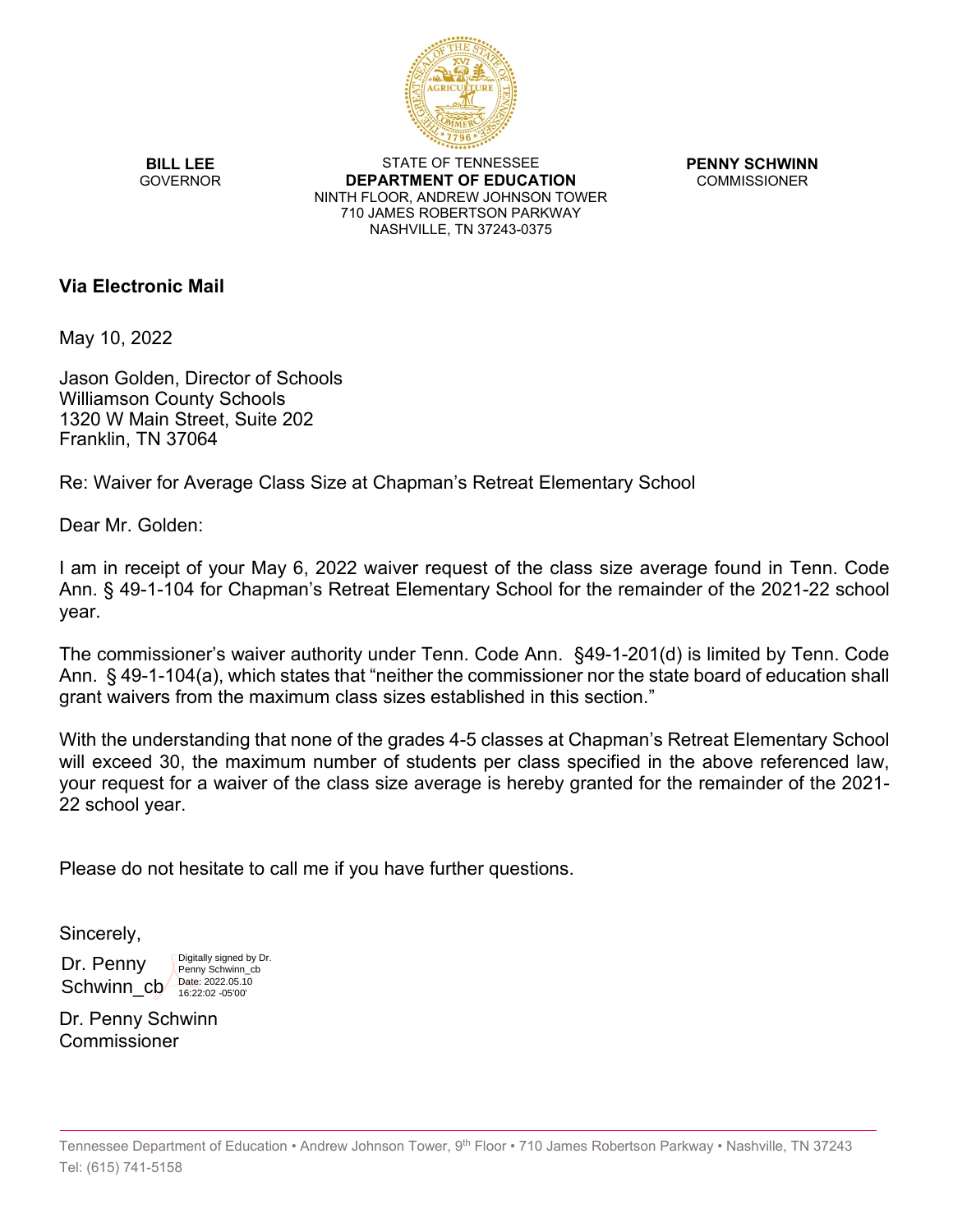

## Tennessee Department of Education - Office of The Commissioner 710 James Robertson Parkway - Andrew Johnson Tower, 9<sup>th</sup> Floor - Nashville, TN 37243

# **Local Education Agency Waiver Request**

Pursuant to Tennessee Code Annotated § 49-1-201(d), upon application by the local education agency for one (1) or more of its schools, the commissioner of education may waive any state board rule or statute that inhibits or hinders the LEA's ability to meet its goals or comply with its mission. Please submit completed forms to Commissioner.Schwinn@tn.gov. Following review by the commissioner, the district will be notified in writing if the waiver request is approved or denied. Unless otherwise stated, all waivers granted by the commissioner shall be granted for one year terms.

Waivers may not be granted by the commissioner for regulatory or statutory requirements related to:

- (A) Federal and state civil rights;
- (B) Federal, state and local health and safety;
- (C) Federal and state public records;
- (D) Immunizations;
- (E) Possession of weapons on school grounds;
- (F) Background checks and fingerprinting of personnel;
- (G) Federal and state special education services;
- (H) Student due process;
- (I) Parental rights;
- (J) Federal and state student assessment and accountability;
- (K) Open meetings;
- (L) Educators' due process rights;
- (M) Reductions in teachers' salaries;
- (N) Employee rights, salaries and benefits; and
- (O) Licensure of employees.

#### **Local Education Agency:**

Williamson County Schools

### **School Information (if applicable):**

| School Name:<br><b>Chapman's Retreat Elementary</b> |                 |
|-----------------------------------------------------|-----------------|
| Street:<br>1000 Secluded Lane                       |                 |
| City: Spring Hill                                   | Zip Code: 37174 |